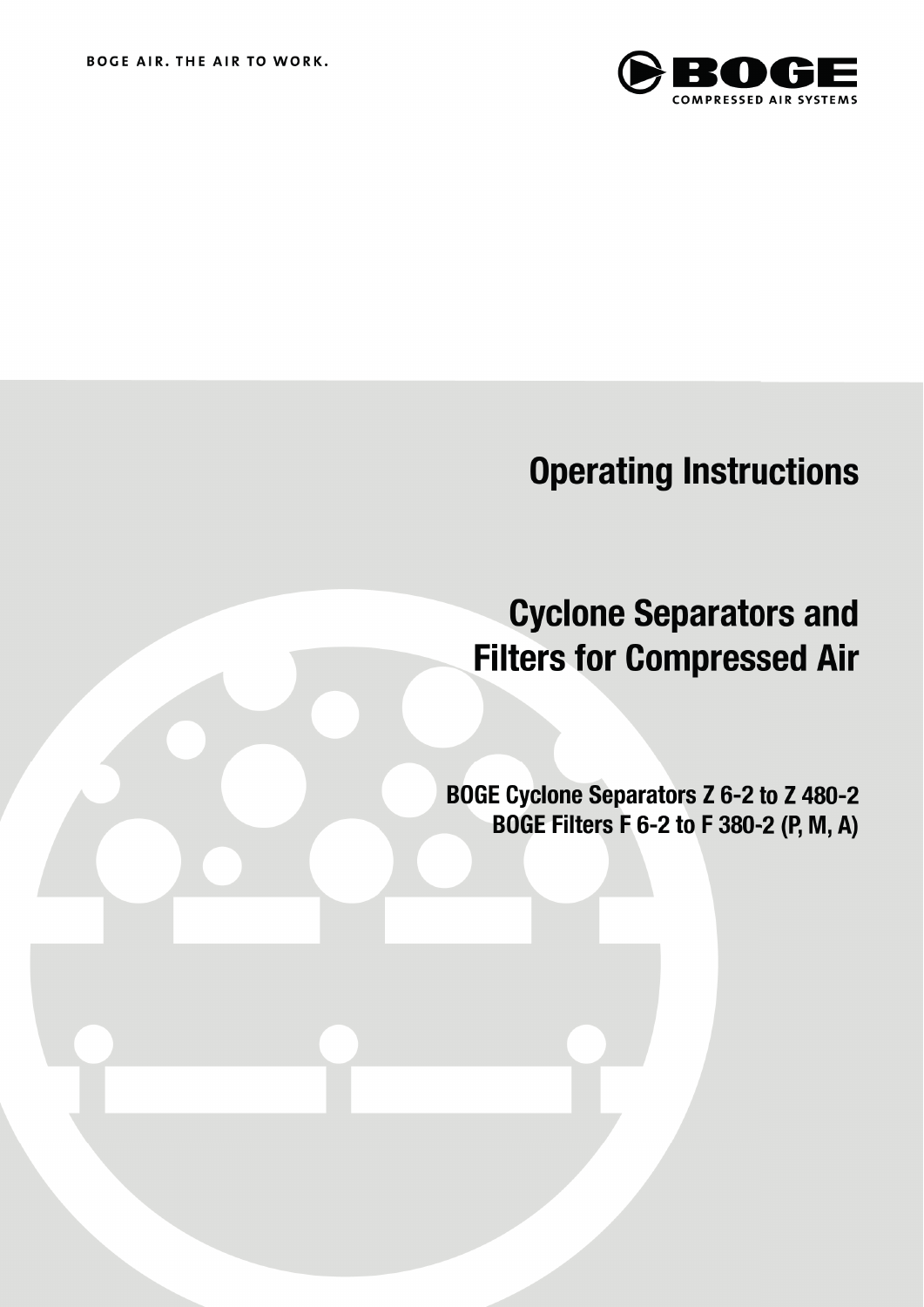# **Contents**

|     | - Installation                                                                                                                              | 13. | - Service Reminder Label<br>- System Start-up Procedure |
|-----|---------------------------------------------------------------------------------------------------------------------------------------------|-----|---------------------------------------------------------|
| 5.  | - Installing the Filter System                                                                                                              | 15. | - Cyclone Separator Flow Rates                          |
| 7.  | - Start-Up Procedure<br>- Running Configuration                                                                                             | 16. | - Filter Flow Rates<br>- Technical Data                 |
| 9.  | - Maintenance Intervals                                                                                                                     | 17. | - Cyclone Separator Weights<br>and Dimensions           |
| 10. | - System Depressurisation<br>- Filter Bowl Removal                                                                                          | 18. | - Filter Weights and Dimensions                         |
|     | - Removal of Element from Filter Bowl<br>- Automatic Drain Replacement                                                                      | 19. | - Accessories / Spare Parts                             |
| 12. | - Insertion of Replacement Element into Filter Bowl<br>- Replacement of Filter Head O Ring Seal<br>- Reconnecting the Filter Bowl with Head | 20. | - Declaration of Conformity                             |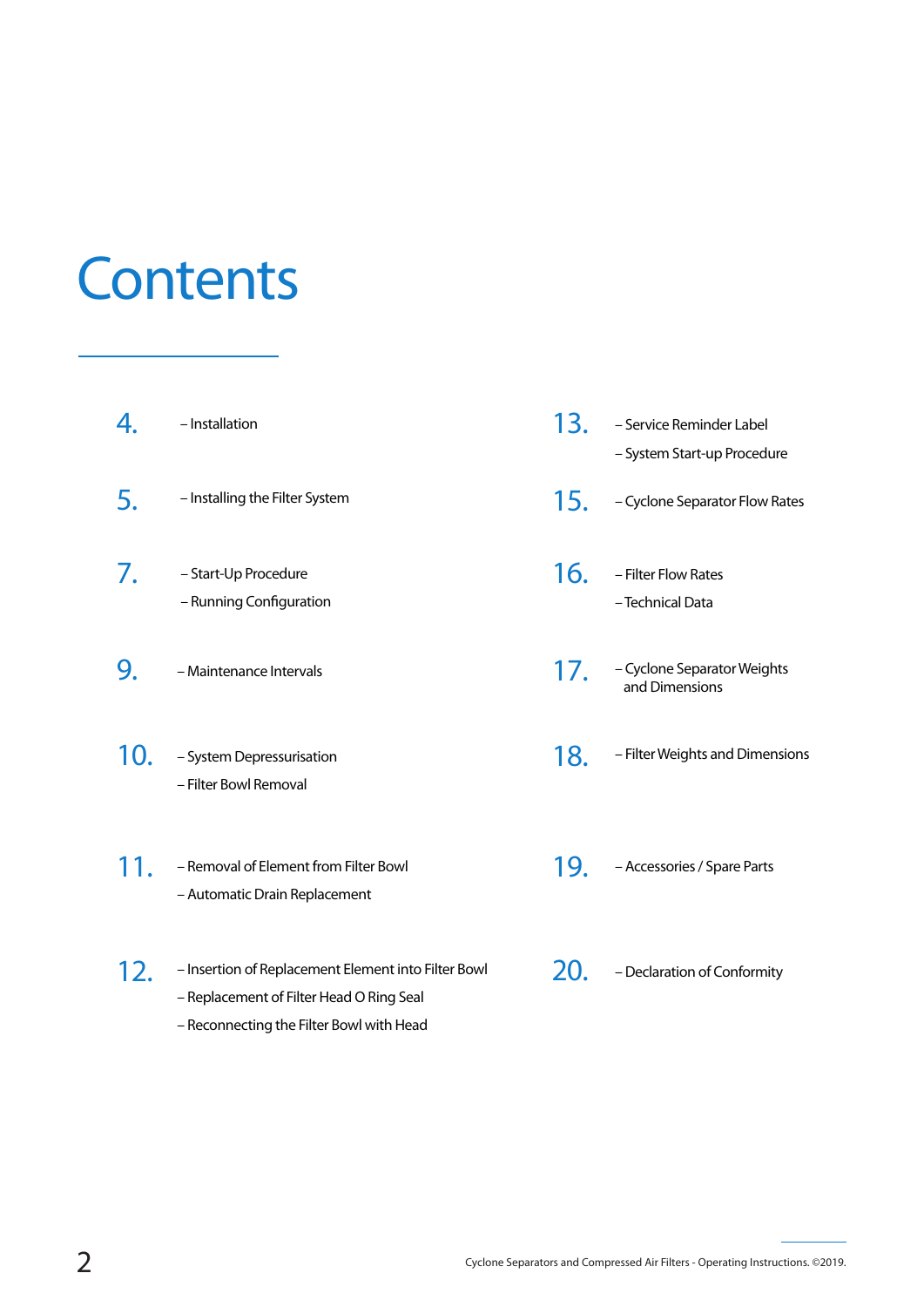# Installation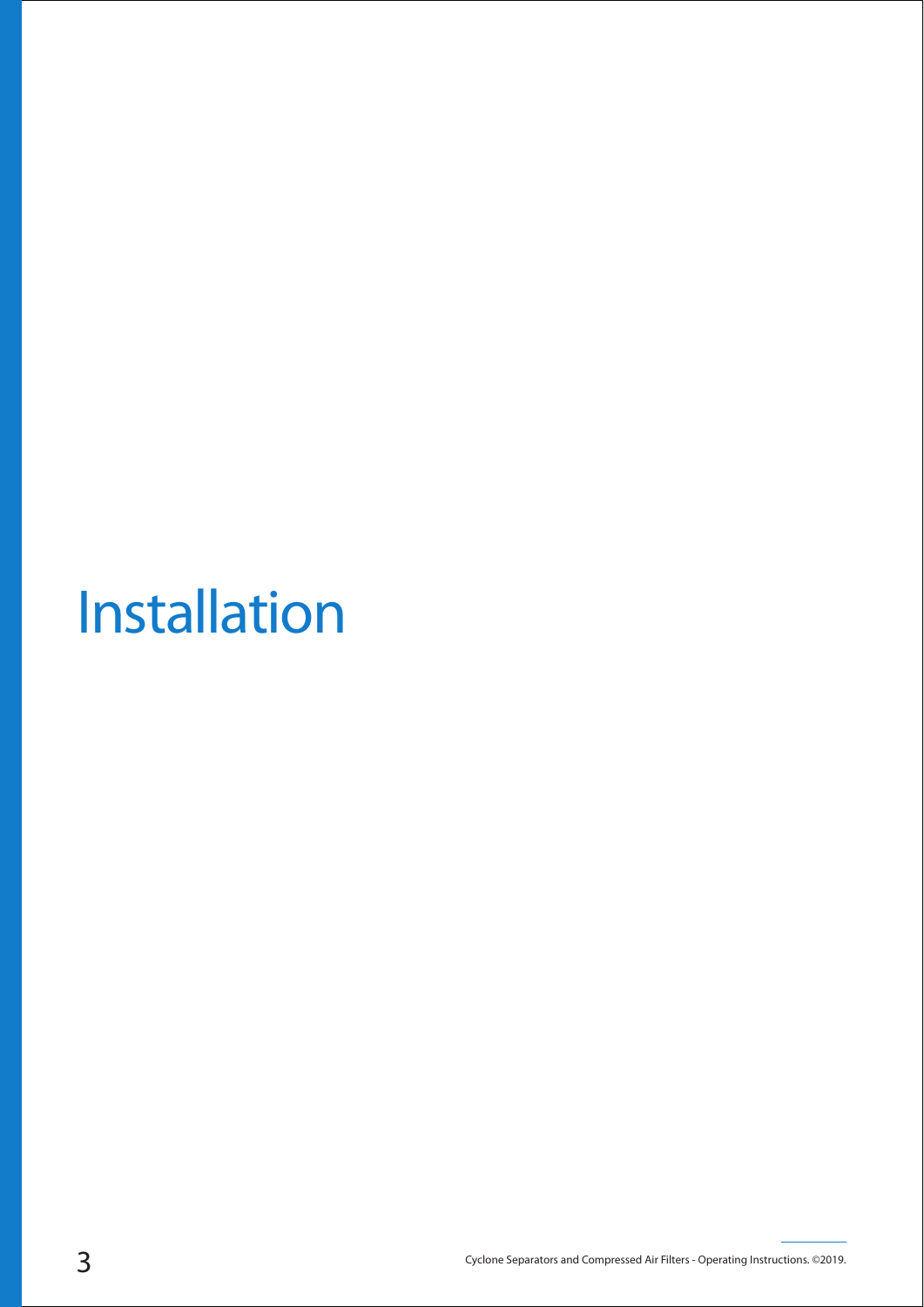### Installation Recommendations

- It is recommended that the compressed air is treated prior to entry into the distribution system and also at critical usage points / applications.
- Installation of compressed air dryers to a previously wet system could result in additional dirt loading for point of use filters for a period whilst the distribution system dries out.
- Filter elements may need to be changed more frequently during this period.
- For installations where oil-free compressors are used, water aerosol and particulate are still present, general purpose and high efficiency grades should still be used.
- When liquids are present in the compressed air stream, cyclone separators must be used to protect coalescing filters from bulik liquid contamination.
- A general purpose filter must always be installed to protect the high efficiency filter from bulk liquid aerosols and solid particulate.
- Install purification equipment at the lowest temperature above freezing point, preferably downstream of after coolers and air receivers.
- Point of use purification equipment should be installed as close to the application as possible.
- Purification equipment should not be installed downstream of quick opening valves and should be protected from possible reverse flow or other shock conditions.
- Purge all piping leading to the purification equipment before installation and all piping after the purification equipment is installed and before connection to the final application.
- If by-pass lines are fitted around purification equipment, ensure adequate filtration is fitted to the by-pass line to prevent contamination of the system downstream.
- Fit drain lines from the coalescing filters directly to a condensate separator. If it is not possible to connect the drain lines directly to a separator, the lines should be vented in to a condensate manifold (vented at one end) and then in to a single inlet of a condensate separator.
- Provide a facility to drain away collected liquids from the purification equipment.
- Collected liquids should be treated and disposed of in a responsible manner.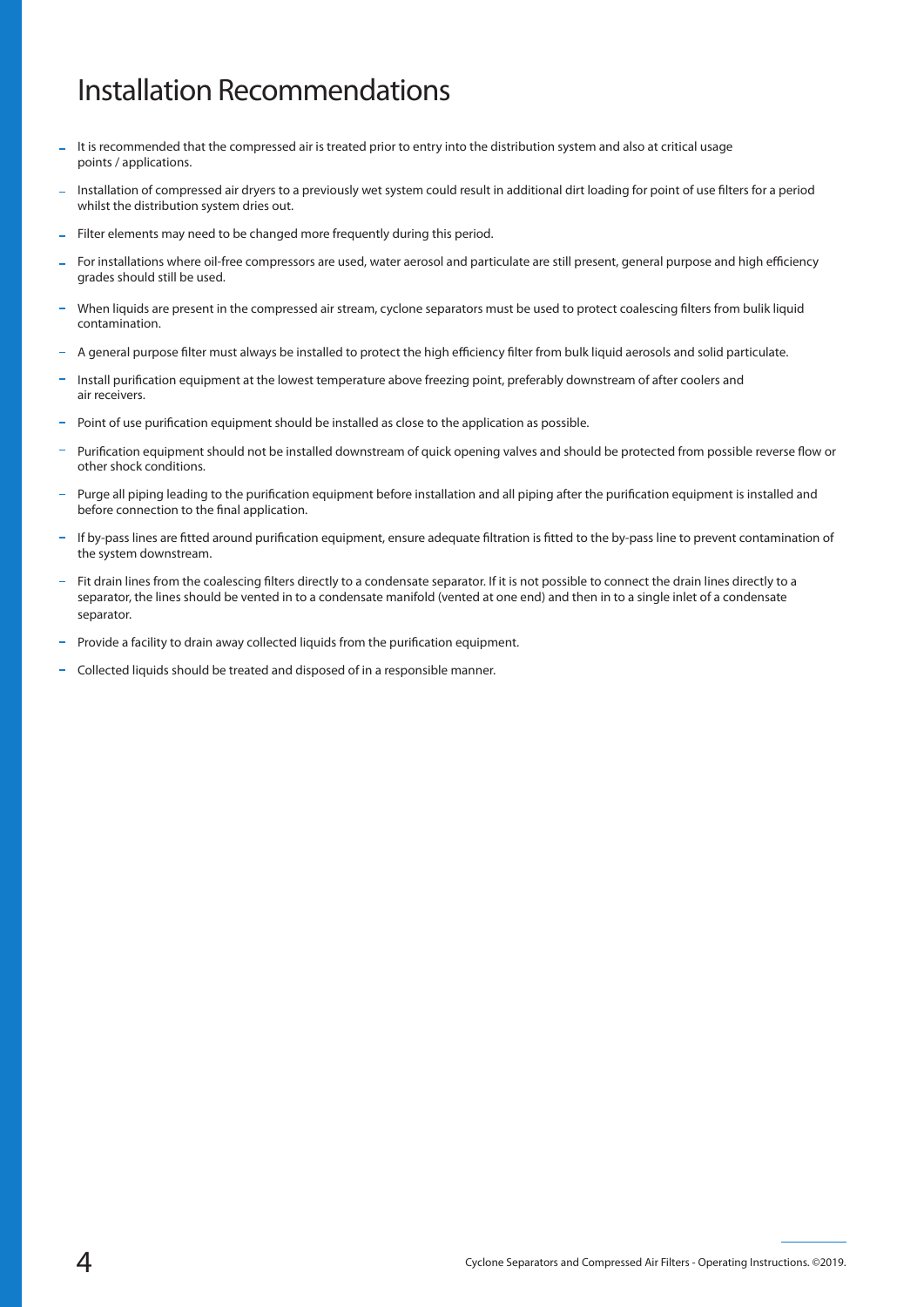## Installing the Filter System



Before pressurising the filter ensure that the head and bowl are correctly fitted and that the locking detail is properly aligned as shown in the maintenance section of this manual.

Models Z 480-2, F 260-2 and F 380-2 only





The lower closure plate may move when the filter is not pressurised

The lower closure plate is a non serviceable item and should never be removed.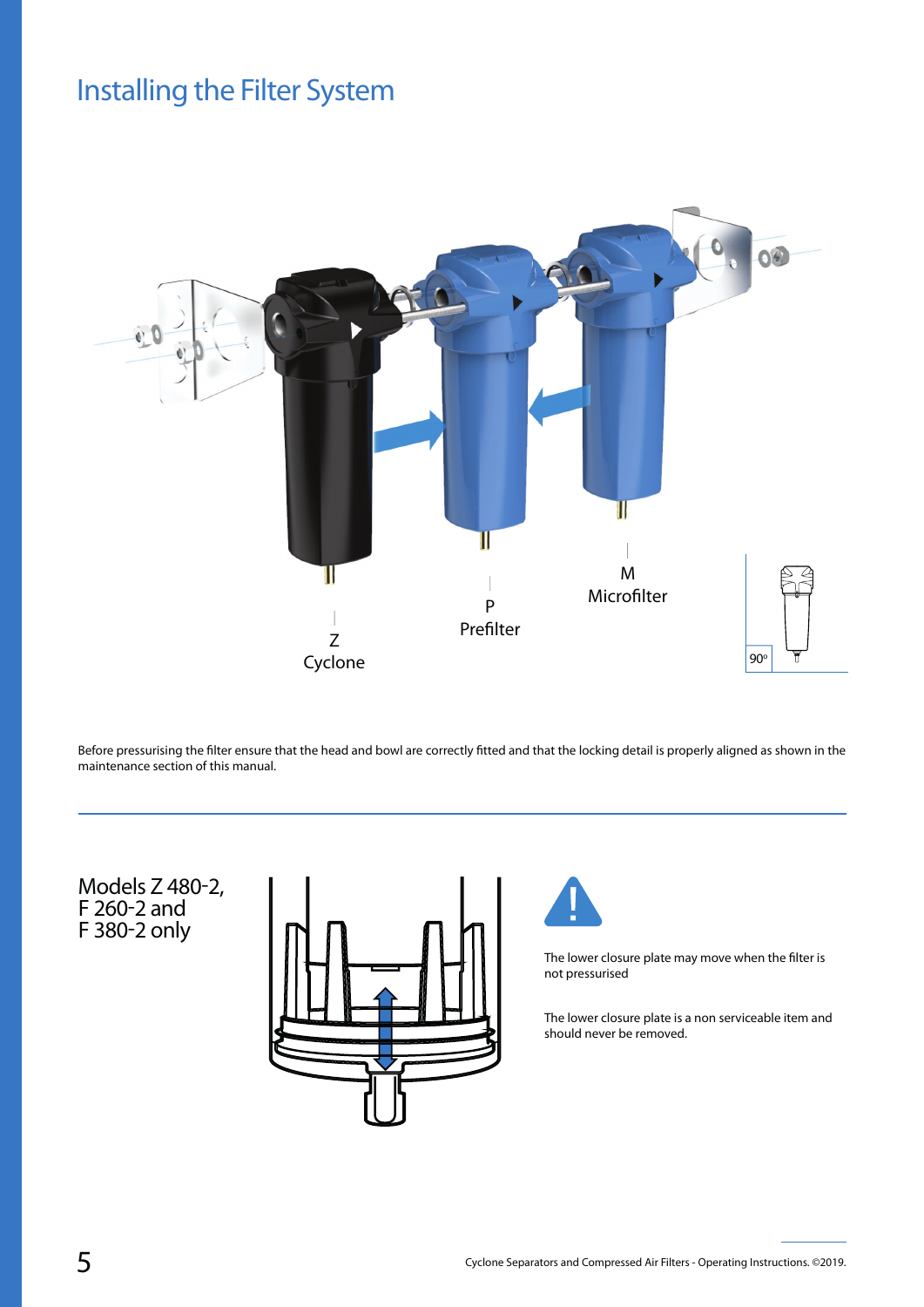# Start-Up **Procedure**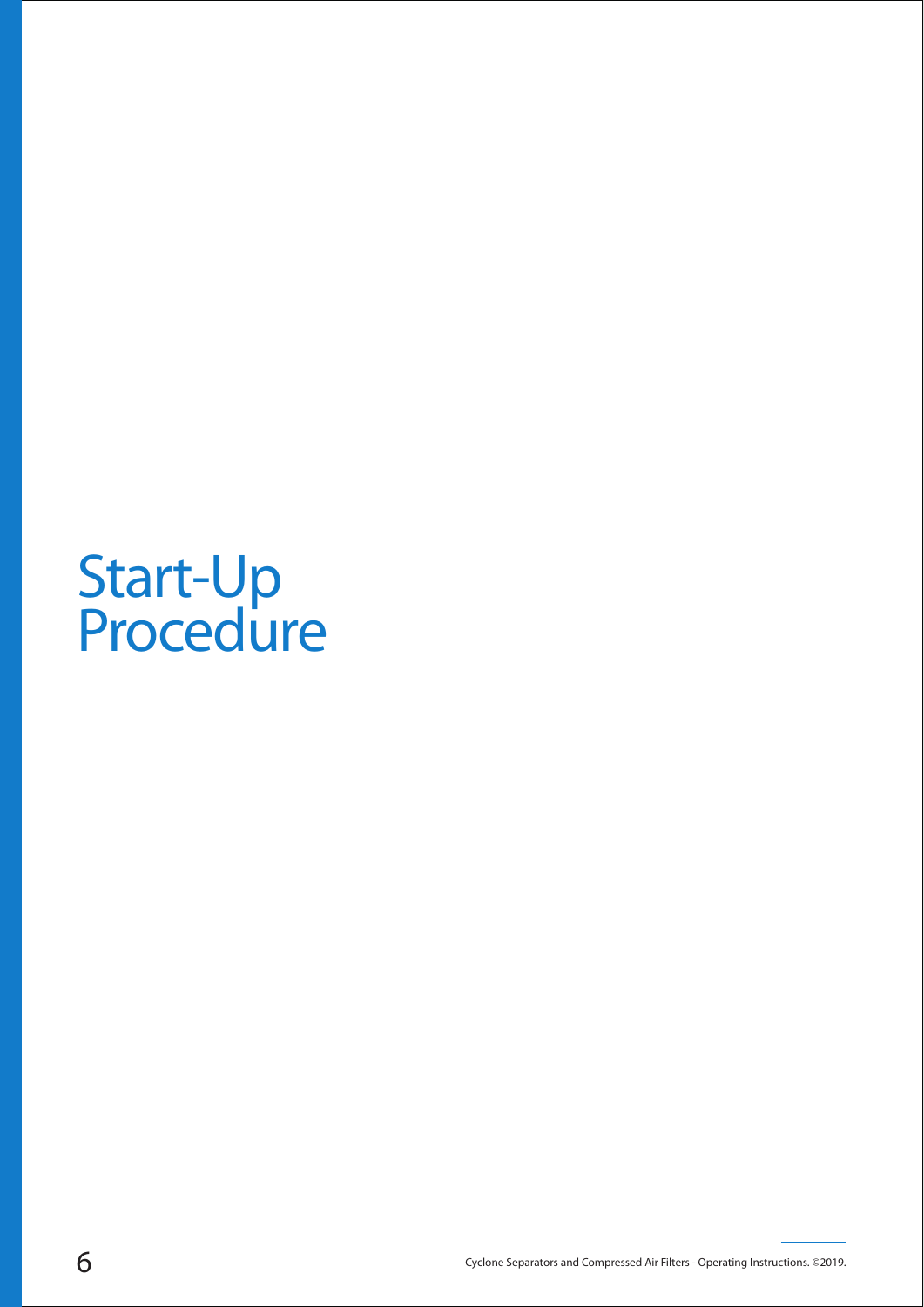# Start-Up Procedure

Before pressurising the filter ensure that the head and bowl are correctly fitted and that the locking detail is properly aligned. Slowly open the inlet valve (1) to gradually pressurise the filter and wait 1 minute (2) before slowly opening the outlet valve (3) to re-pressurise the downstream piping.

Note: Do not open inlet or outlet valves rapidly or subject unit to excessive pressure differential as damage may occur.



## **Running Configuration**

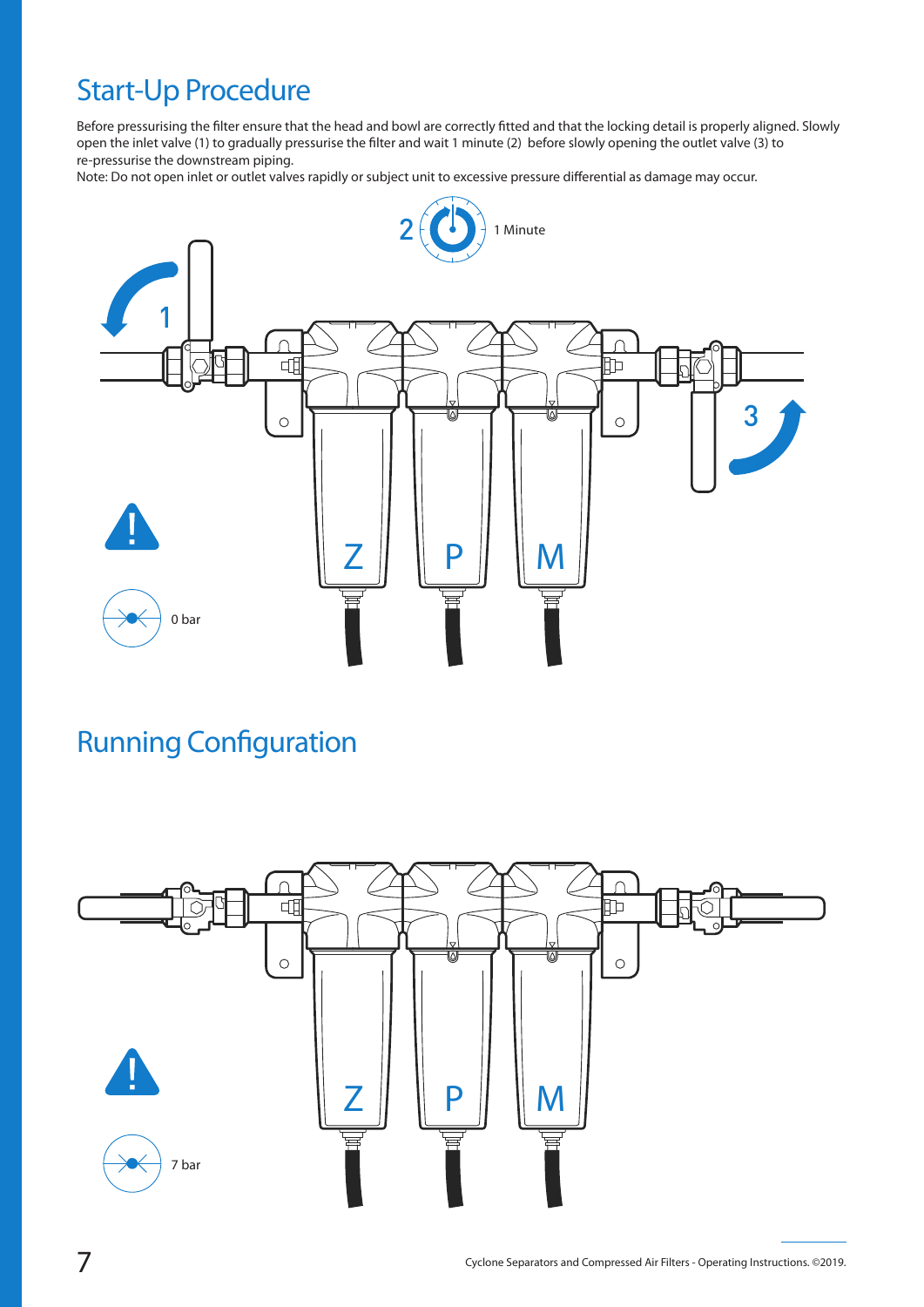# Product **Maintenance**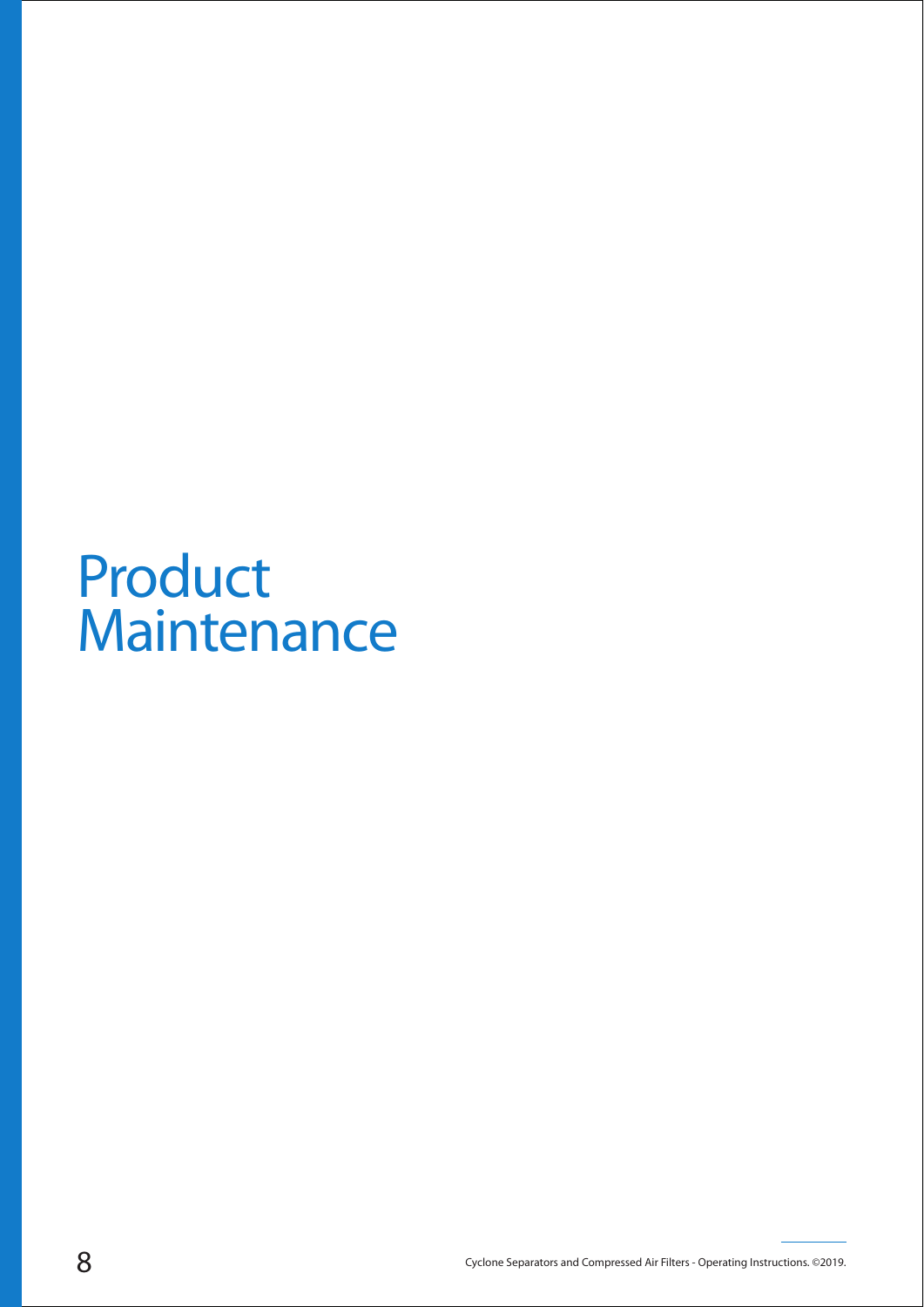### Maintenance Intervals

To ensure optimal filter performance the Grade P and Grade M coalescing and dry particulate filter elements require changing every 12 months (8736 hours) along with the automatic float drain.

Unlike coalescing and dry particulate filter elements which are changed annually to guarantee compressed air quality, the lifetime of an adsorption filter element / cartridge can be attributed to various factors and will require more frequent changes. Factors affecting the lifetime of adsorption filters are:

#### **Oil vapour concentration**

The higher the inlet concentration of oil vapour, the faster the adsorption material capacity will be used, resulting in reduced adsorption filter element / cartridge lifetime.

#### **Bulk oil**

Adsorption filters are designed only to reduce oil vapours and odours, not liquid oil or oil aerosols. Poorly maintained or non-existent pre-filtration (coalescing filters) will cause the adsorption filter capacity to be used quickly resulting in reduced adsorption filter element / cartridge lifetime.

#### **Temperature**

Oil vapour content increases exponentially to inlet temperature, reducing adsorption filter element / cartridge lifetime. Additionally, as temperature increases, the adsorption capacity of the adsorbent material decreases, again reducing adsorption filter element / cartridge lifetime.

#### **Relative Humidity or Dewpoint**

Wet air reduces the adsorptive capacity of the adsorbent material, reducing adsorption filter element / cartridge lifetime. Ideally, in-line adsorption filters should always be placed downstream of a compressed air dryer to prolong adsorption filter element / cartridge lifetime.

#### **Compressor oil changes**

When compressor oil is changed, the new lubricant burns off "light ends" which increases the oil vapour content for hours or even weeks afterwards. This increase in oil vapour content is adsorbed by the adsorption filter element / cartridge, reducing the adsorption filter element / cartridge lifetime.

#### **Grade A Adsorption Filters**

The performance of the grade A element is based upon a nominal inlet temperature of 21°C, with a pressure dewpoint of -40°C and a maximum oil vapour inlet concentration of 0.018mg/m3. Under these conditions, grade A will have a lifetime of 650 hours. Operating grade A at higher inlet temperatures / higher inlet oil vapour concentrations / or before a refrigeration or adsorption dryer will result in lower adsorption filter lifetime. Replace the carbon filter element upon detection of vapour, odour or taste. grade A are recommended for point of use applications only where frequent element changes are acceptable.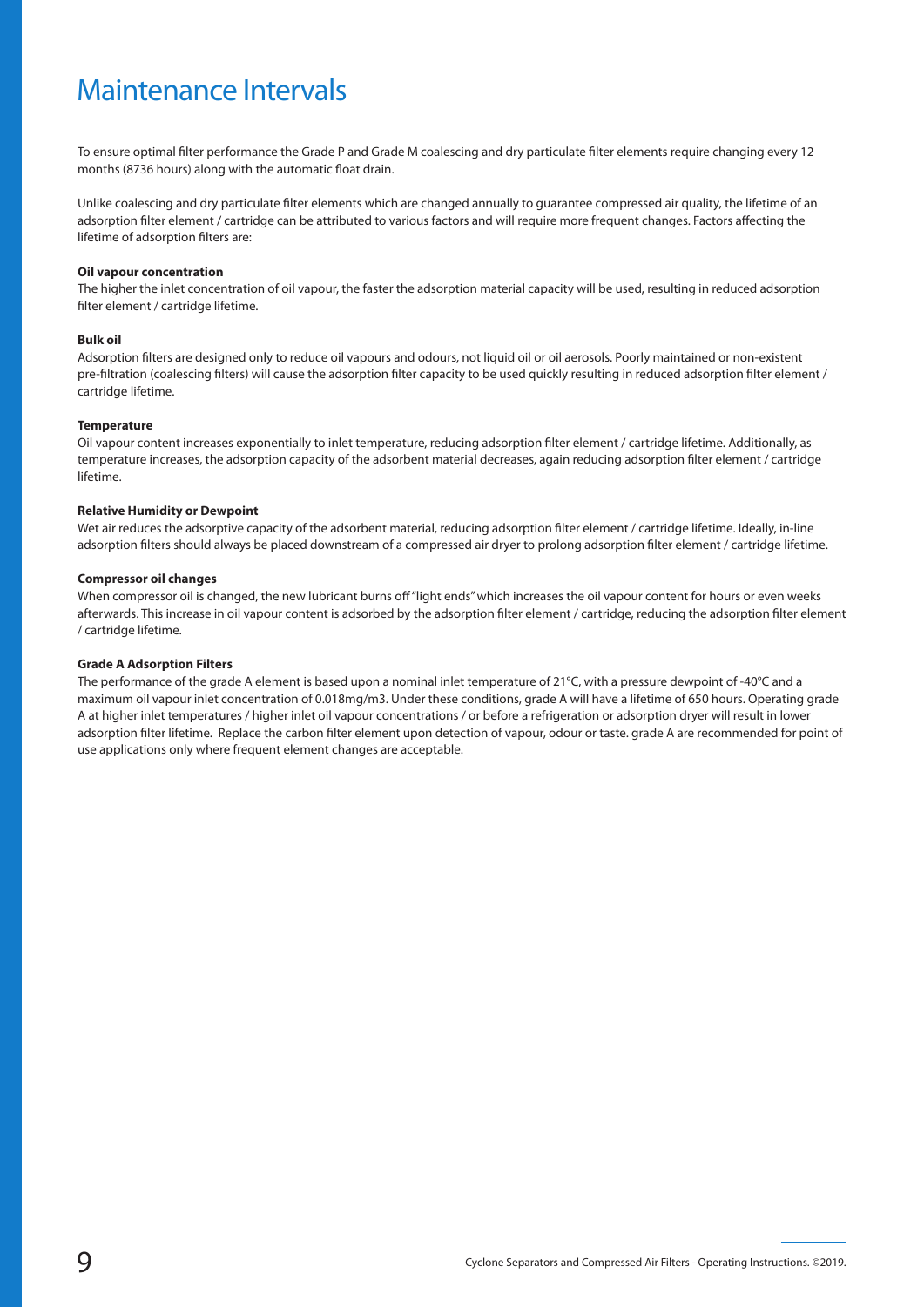# System Depressurisation

Slowly close the inlet (1) and outlet (2) valves and depressurise the filter (3) using the drain.



### Filter Bowl Removal

Unscrew the filter bowl (1 & 2) and remove the used element (3- see next page). Note: A strap wrench may be required for the removal of the F 260-2 & F 380-2 filter bowl.

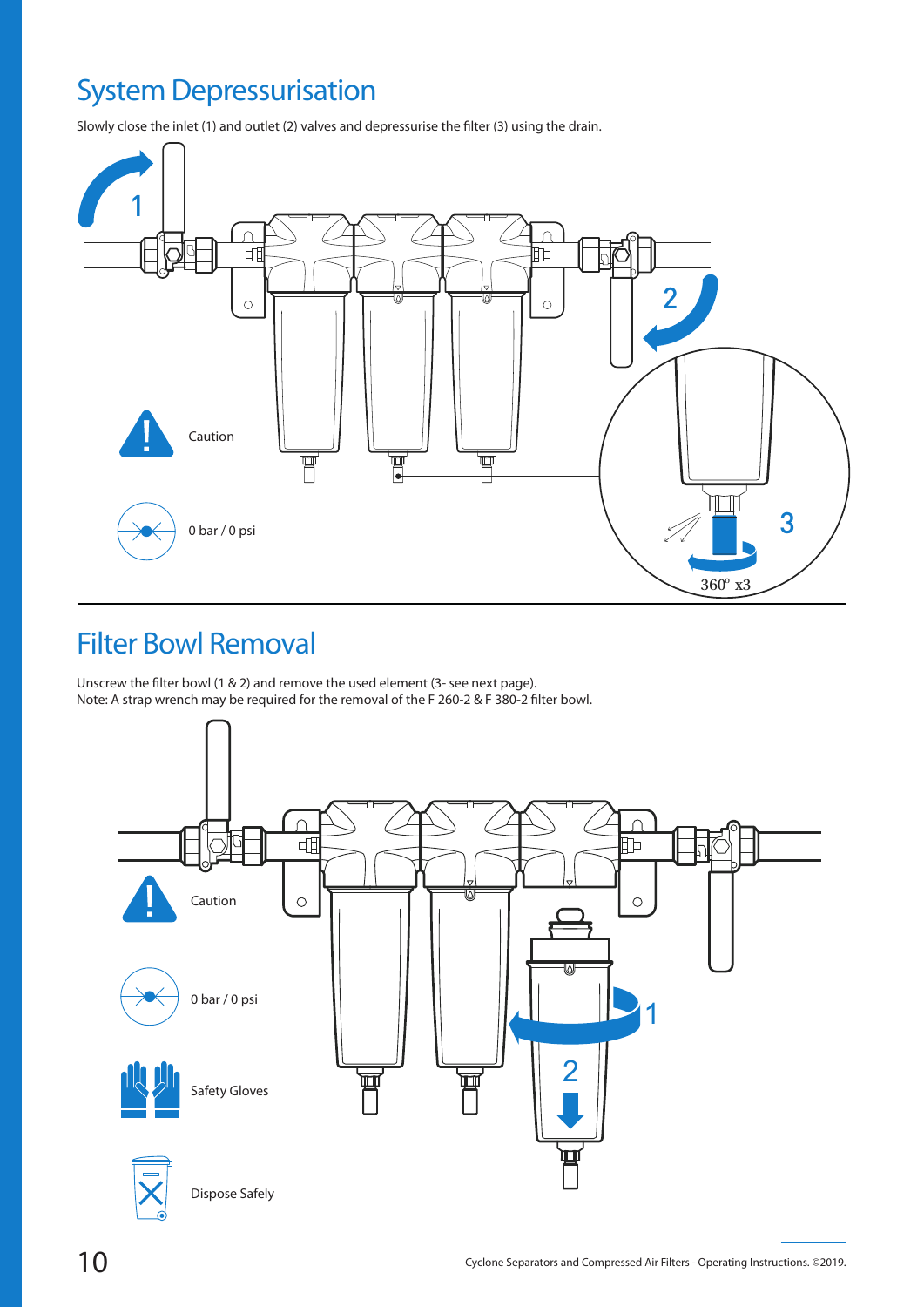# Removal of Element from Filter Bowl

Remove the element from the filter bowl.



# Automatic Drain Replacement

Unscrew the automatic drain (1) and discard (2). Fit the new drain (3) and tighten (4).



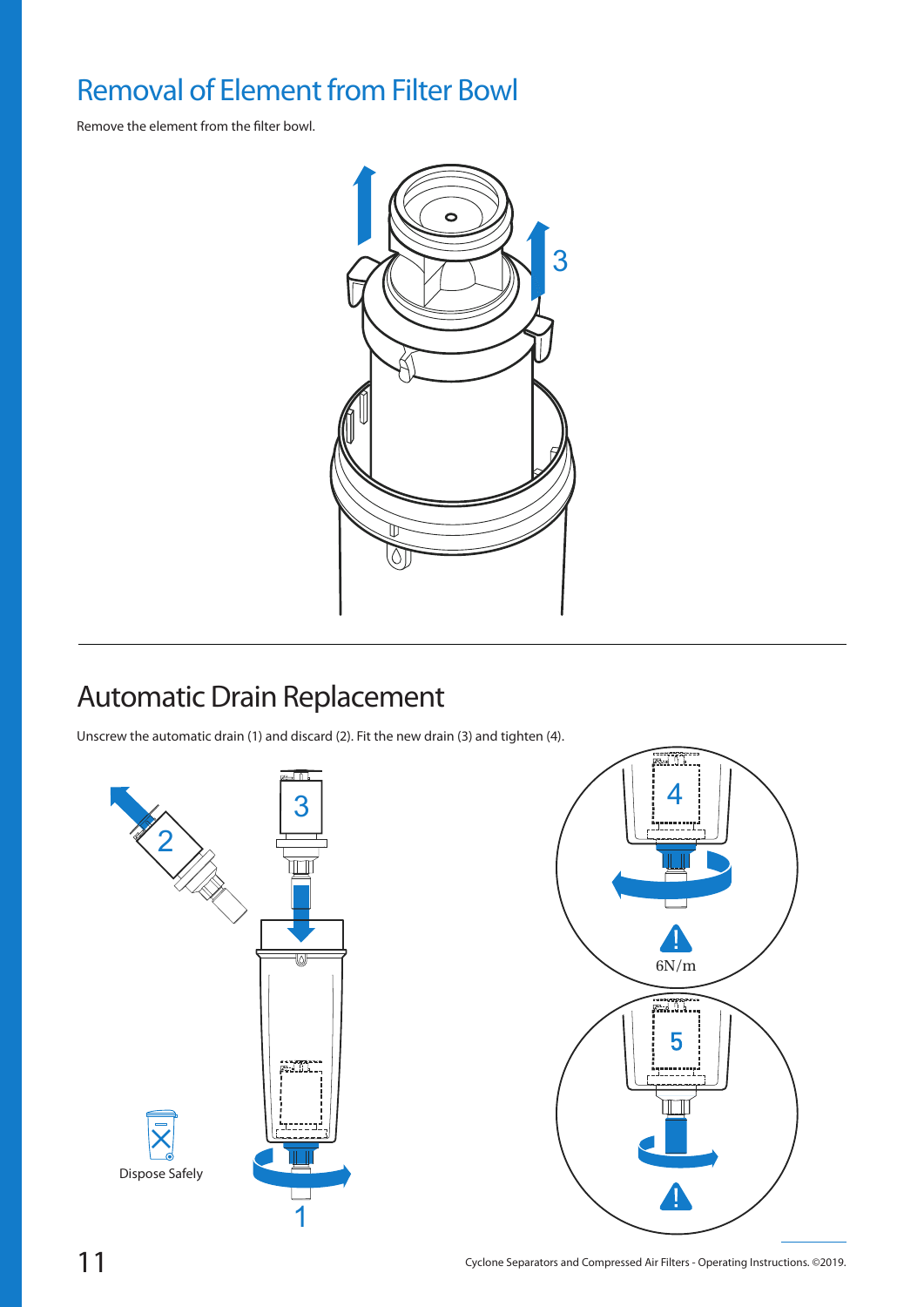### Insertion of Replacement Element into Filter Bowl

Insert the new element into the filter bowl ensuring that the lugs are seated correctly in the grooves.



### Replacement of Filter Head O Ring Seal

Replace the O-ring located in the filter head with the new O-ring provided.





Ensure to lubricate the O-ring and threads with a suitable acid free Petroleum jelly.

### Reconnecting the Filter Bowl with Head

Refit the filter bowl and head ensuring that the threads are fully engaged (1) and the locking details are aligned (2).

Note: To ensure that the bowl is fully engaged into the head, the 6-2 to 65-2 bowl requires one full turn until the thread stop, two full turns for the 95-2 to 190-2 bowl and one and a half turnsfor the 260-2 to 380-2 bowl.

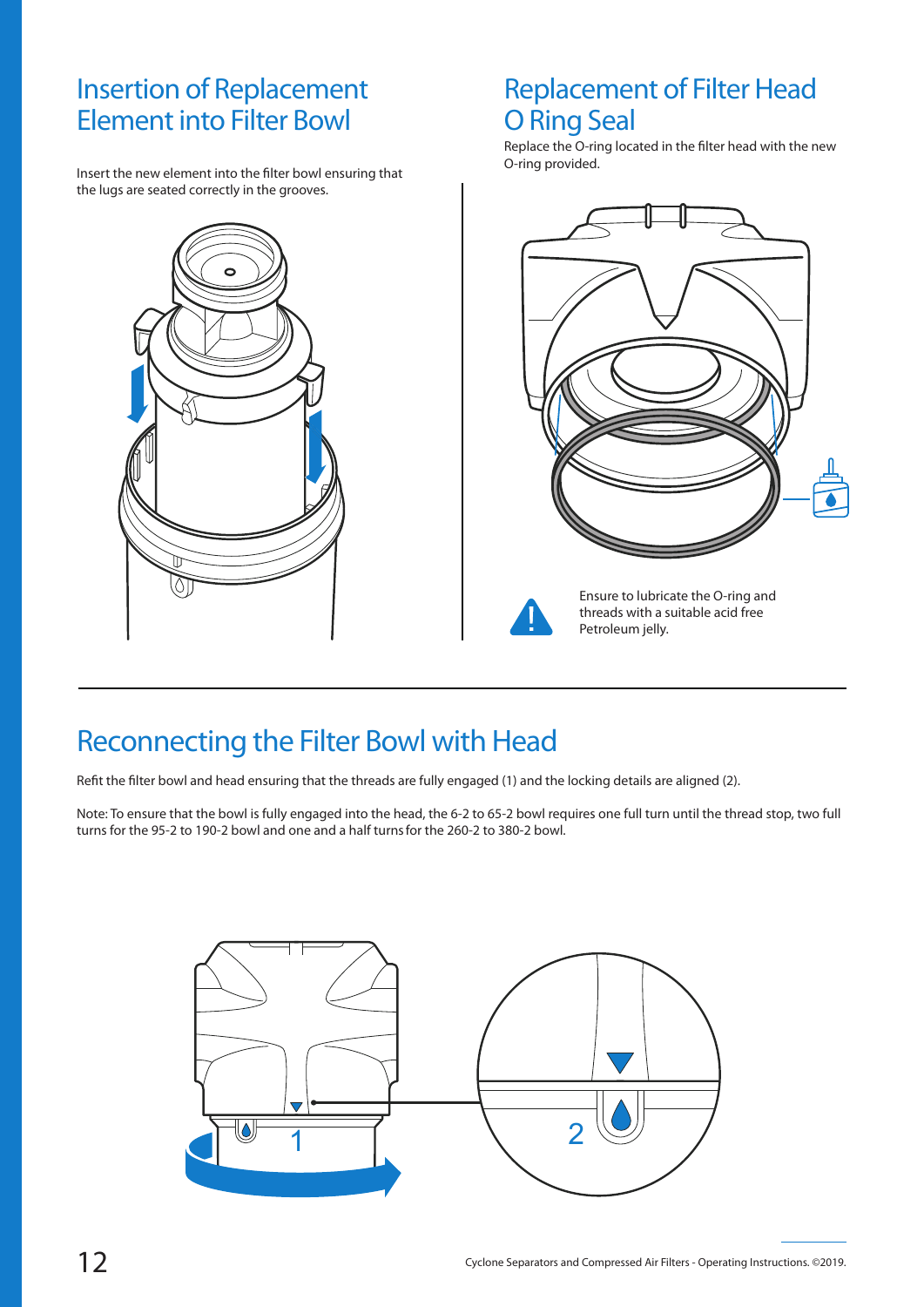## Service Reminder Label

Attach the element change date label to the filter bowl and write on the date the element is to be replaced. i.e 12 months after element change.



## System Start Up Procedure

Slowly open the inlet valve (1) to gradually pressurise the filter and wait 1 minute (2) before slowly opening the outlet valve (3) to re-pressurise the downstream piping.

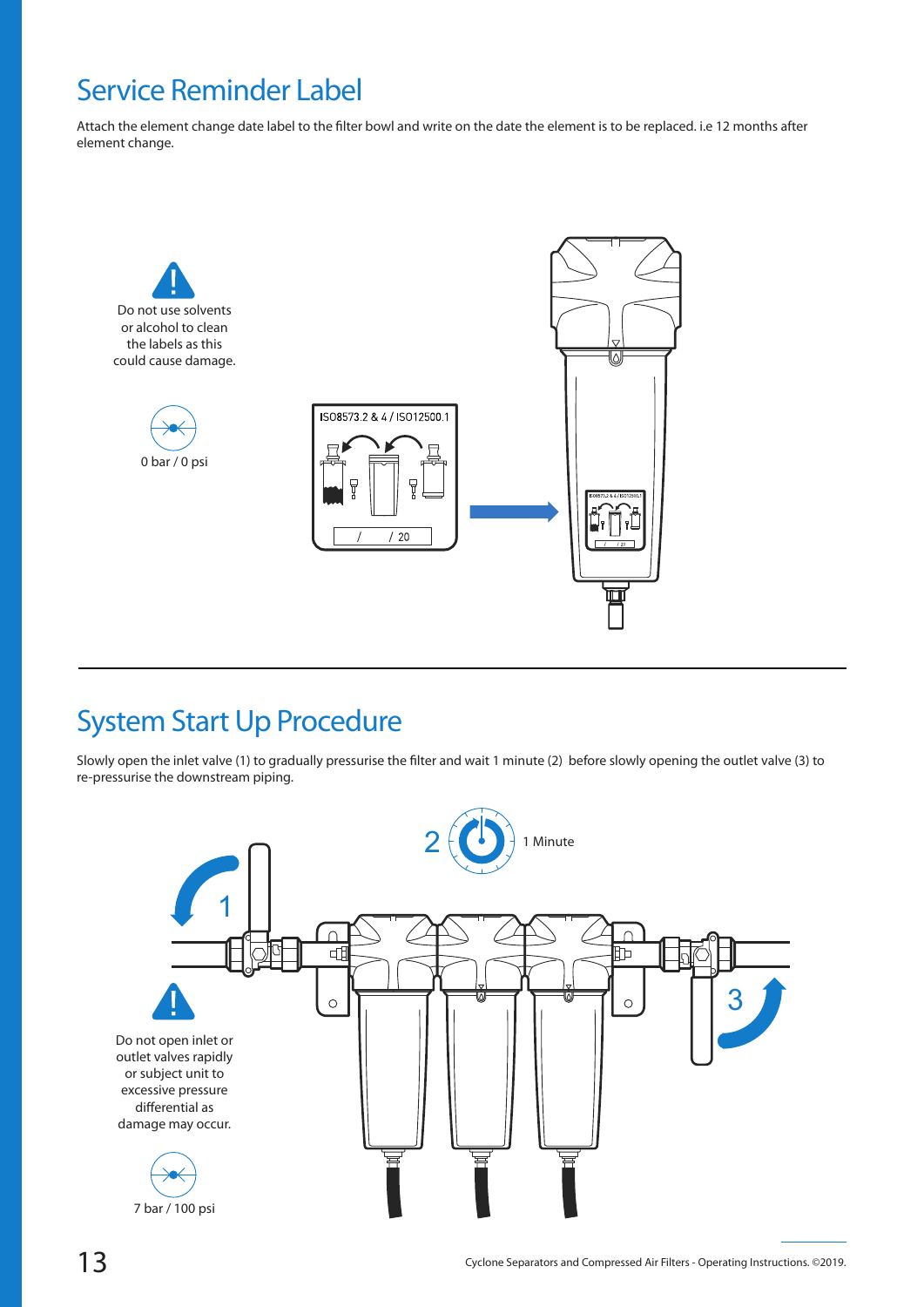# **Technical** Specification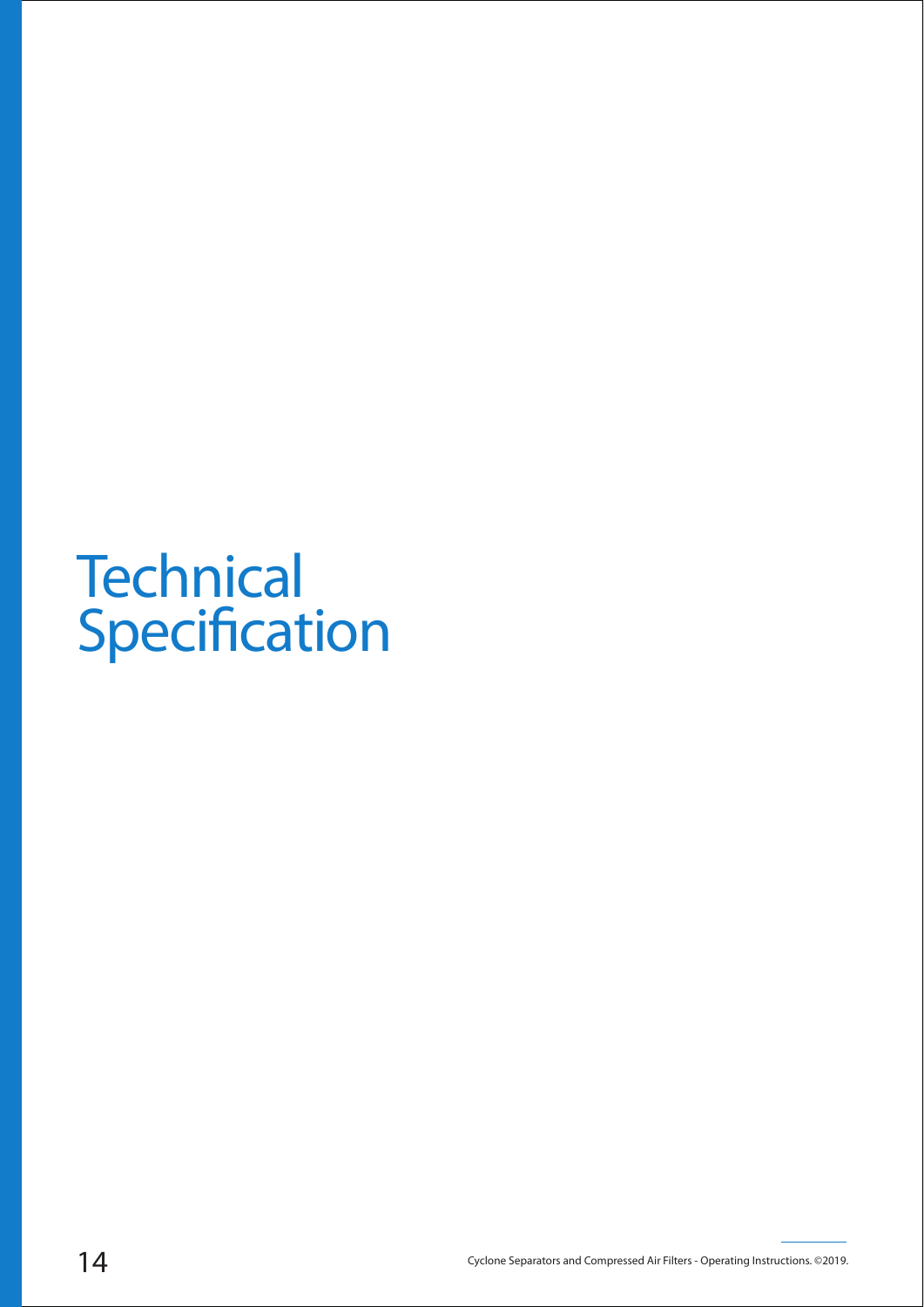# Cyclone Separator Flow Rates

| <b>Type</b> | Connection     | L/s | m <sup>3</sup> /min | $m^3/hr$ | cfm  |
|-------------|----------------|-----|---------------------|----------|------|
| $Z$ 6-2     | $\frac{1}{2}$  | 10  | 0.6                 | 36       | 21   |
| $Z$ 24-2    | $\frac{1}{2}$  | 40  | 2.4                 | 144      | 85   |
| $Z$ 24-2    | $\frac{3}{4}$  | 40  | 2.4                 | 144      | 85   |
| $Z$ 66-2    | 1              | 110 | 6.6                 | 396      | 233  |
| $Z$ 66-2    | $1\frac{1}{2}$ | 110 | 6.6                 | 396      | 233  |
| Z 210-2     | $1\frac{1}{2}$ | 350 | 21.0                | 1260     | 742  |
| Z 210-2     | $\overline{2}$ | 350 | 21.0                | 1260     | 742  |
| Z 210-2     | $2\frac{1}{2}$ | 350 | 21.0                | 1260     | 742  |
| Z 480-2     | 3              | 800 | 48.0                | 2880     | 1695 |

#### CFP – Correction Factor Minimum Inlet Pressure (Cyclone Separators)

| Minimum Inlet            | bar g |                                                                              |    | 4 | 5 <sup>1</sup> | $6 \quad 7$ | $8 \t9$ |                                                     | 10 | 11 | 12 | 13 | 14 |  |
|--------------------------|-------|------------------------------------------------------------------------------|----|---|----------------|-------------|---------|-----------------------------------------------------|----|----|----|----|----|--|
| Pressure                 | psi a | 15 <sup>1</sup>                                                              | 29 |   |                |             |         | 44 58 73 87 100 116 131 145 160 174 189 203 218 232 |    |    |    |    |    |  |
| <b>Correction Factor</b> | $-f1$ | 0.25 0.38 0.50 0.63 0.75 0.88 1 1.06 1.12 1.18 1.22 1.27 1.32 1.37 1.41 1.47 |    |   |                |             |         |                                                     |    |    |    |    |    |  |

#### **Example:**

**Pressure (P) : 8 bar; Free air delivery (V): 4.8 m3/min, Factor (f): 1.06**

| Volume flow (V): | 4.8  | $4.53 - 266 - 2$ |
|------------------|------|------------------|
| Factor (f):      | 1.06 |                  |

4.00 2.63 2.00 1.59 1.33 1.14 1.00 0.94 0.89 0.85 0.82 0.79 0.76 0.73 0.71 0.68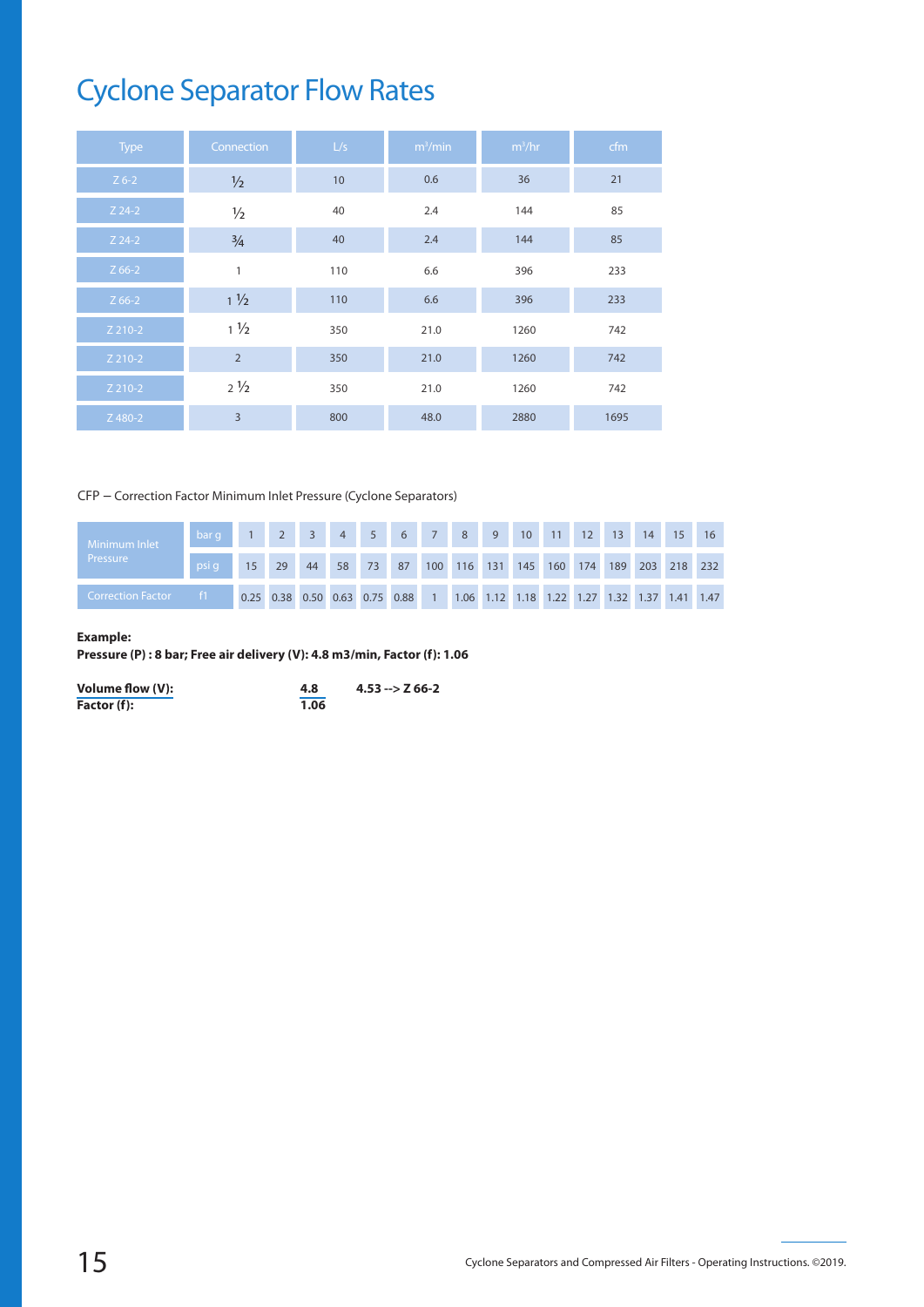### Filter Flow Rates

| <b>Type</b> |         | Connection     | L/s | $m^3/m$ in | $m^3/hr$ | cfm  |          | Replacement<br>Element Kit | No.          |
|-------------|---------|----------------|-----|------------|----------|------|----------|----------------------------|--------------|
| $F6-2$      | [Grade] | $\frac{1}{4}$  | 10  | 0.6        | 36       | 21   | FE 6-2   | [Grade]                    |              |
| $F9-2$      | [Grade] | $\frac{1}{2}$  | 10  | 0.6        | 36       | 21   | FE 9-2   | [Grade]                    |              |
| $F12-2$     | [Grade] | $\frac{1}{2}$  | 20  | 1.2        | 72       | 42   | FE 12-2  | [Grade]                    |              |
| F 18-2      | [Grade] | $\frac{3}{4}$  | 30  | 1.8        | 108      | 64   | FE 18-2  | [Grade]                    |              |
| $F36-2$     | [Grade] |                | 60  | 3.6        | 216      | 127  | FE 36-2  | [Grade]                    | 1            |
| $F 65-2$    | [Grade] | $1\frac{1}{2}$ | 110 | 6.6        | 396      | 233  | FE 65-2  | [Grade]                    | $\mathbf{1}$ |
| F 95-2      | [Grade] | $1\frac{1}{2}$ | 160 | 9.6        | 576      | 339  | FE 95-2  | [Grade]                    | $\mathbf{1}$ |
| F 130-2     | [Grade] | $\overline{2}$ | 220 | 13.2       | 792      | 466  | FE 130-2 | [Grade]                    | $\mathbf{1}$ |
| F 190-2     | [Grade] | $2\frac{1}{2}$ | 330 | 19.8       | 1188     | 699  | FE 190-2 | [Grade]                    | $\mathbf{1}$ |
| F 260-2     | [Grade] | $2\frac{1}{2}$ | 430 | 25.8       | 1548     | 911  | FE 260-2 | [Grade]                    | $\mathbf{1}$ |
| F 380-2     | [Grade] | $\overline{3}$ | 620 | 37.3       | 2232     | 1314 | FE 380-2 | [Grade]                    | $\mathbf{1}$ |

 $[Grade] = P$ , M or A

CFP – Correction Factor Minimum Inlet Pressure (Coalescing and Dry Particulate Filters)

| Minimum Inlet       | -bar g |      |                            | $-3$ |    | $4 \quad 5$ |    | 6 7 8 9 10 11 |         |         |  |         | 12 13 | 14 | 15 | 16 | 17 <sup>1</sup>                                             | 18 | 19 <sup>°</sup> | 20 <sup>°</sup> |
|---------------------|--------|------|----------------------------|------|----|-------------|----|---------------|---------|---------|--|---------|-------|----|----|----|-------------------------------------------------------------|----|-----------------|-----------------|
| Pressure'           |        | 15   | 29                         | 44   | 58 | 73          | 87 |               | 100 116 | 131 145 |  | 160 174 |       |    |    |    | 189 203 218 232 248 263 277 290                             |    |                 |                 |
| ' Correction Factor |        | 0.37 | 0.53 0.65 0.75 0.85 0.92 1 |      |    |             |    |               |         |         |  |         |       |    |    |    | 1.06 1.13 1.19 1.25 1.32 1.37 1.41 1.47 1.51 1.56 1.61 1.64 |    |                 | 1.69            |

#### **Example:**

**Pressure (P) : 8 bar; Free air delivery (V): 4.8 m3/min, Factor (f): 1.06**

| Volume flow (V): | 4.8  | $4.53 - > F 65 - 2 P$ |
|------------------|------|-----------------------|
| Factor (f):      | 1.06 |                       |

### Technical Data

| <b>Model</b> | Min   | <b>Operating</b><br>Pressure |       | <b>Max</b><br>Operating<br>Pressure |                | Min<br>Recommended<br><b>Operating Temp</b> | <b>Max</b><br>Recommended<br>Operating Temp |              |  |  |
|--------------|-------|------------------------------|-------|-------------------------------------|----------------|---------------------------------------------|---------------------------------------------|--------------|--|--|
|              | bar q | psi q                        | bar q | psi g                               | <sup>oC</sup>  | $^{\circ}$ F                                | $\overline{C}$                              | $^{\circ}$ F |  |  |
| Z            |       | 15                           | 16    | 232                                 | $\overline{2}$ | 35                                          | 80                                          | 176          |  |  |
| P            |       | 15                           | 16    | 232                                 | $\overline{2}$ | 35                                          | 80                                          | 176          |  |  |
| M            | 1     | 15                           | 16    | 232                                 | $\overline{2}$ | 35                                          | 80                                          | 176          |  |  |
| IA.          |       | 15                           | 20    | 290                                 | $\overline{2}$ | 35                                          | 50                                          | 122          |  |  |

Note: P / M grade filters for use up to 16 bar g (232 psi g) are supplied with a float drain as standard.

For pressures between 16 and 20 bar g (232 and 290 psi g) a manual drain must be used and no differntial pressure indicator may be installed.

A grade filters are supplied with a manual drain as standard.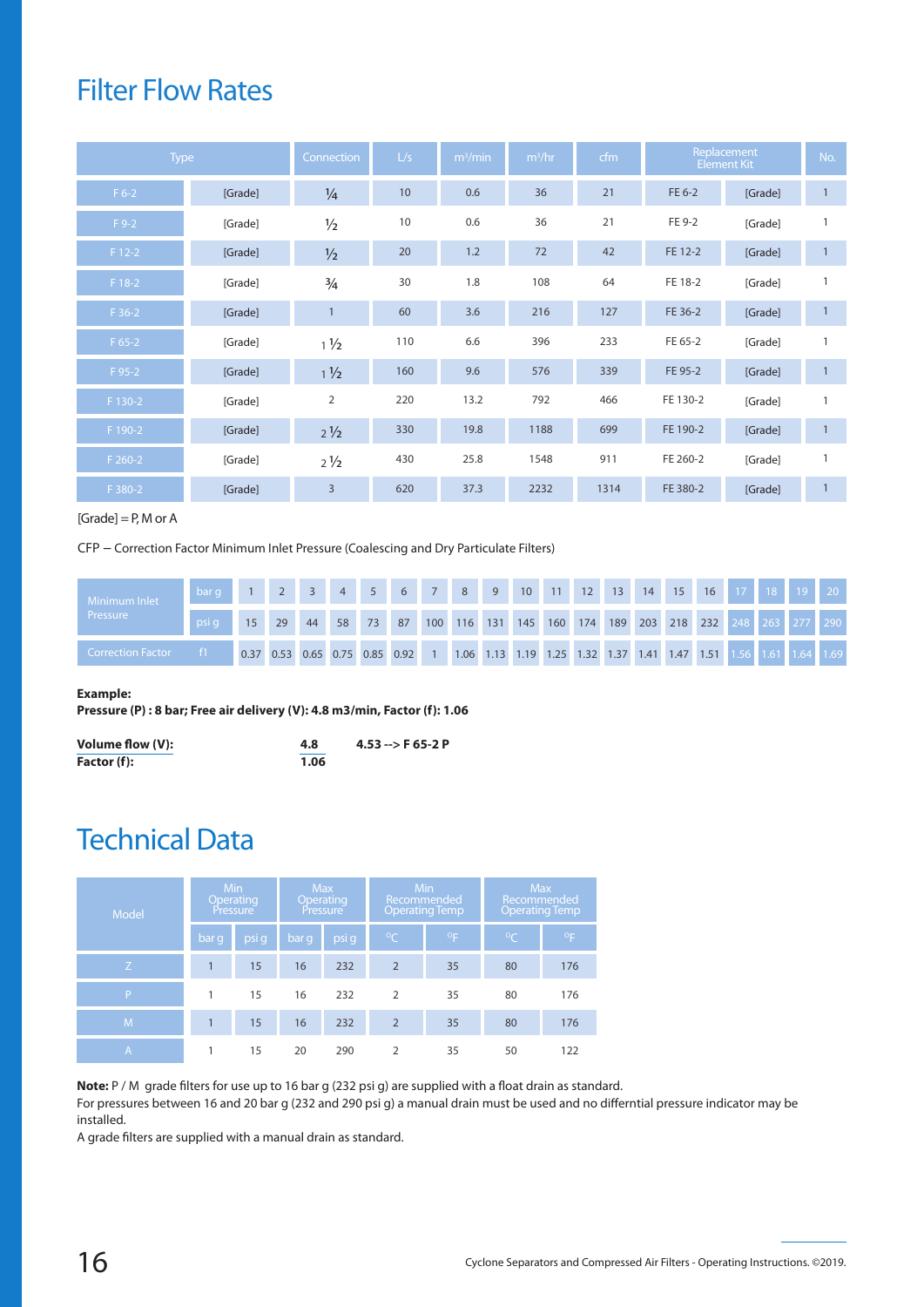

# Cyclone Separator Weights and Dimensions

|             |                |     | Height (H) |     | Width (W) |     | Depth (D) |     | (a)   |     | (b)  | (c) |      | Weight |       |
|-------------|----------------|-----|------------|-----|-----------|-----|-----------|-----|-------|-----|------|-----|------|--------|-------|
| <b>Type</b> | Connection     | mm  | ins        | mm  | ins       | mm  | ins       | mm  | ins   | mm  | ins  | mm  | ins  | Kg     | Lbs   |
| $Z$ 6-2     | $\frac{1}{2}$  | 180 | 7.09       | 76  | 2.99      | 65  | 2.56      | 154 | 6.06  | 50  | 1.97 | 30  | 1.18 | 0.78   | 1.72  |
| $Z$ 24-2    | $\frac{1}{2}$  | 238 | 9.37       | 89  | 3.5       | 84  | 3.31      | 202 | 7.95  | 50  | 1.97 | 30  | 1.18 | 1.08   | 2.39  |
| $Z$ 24-2    | $\frac{3}{4}$  | 238 | 9.37       | 89  | 3.5       | 84  | 3.31      | 202 | 7.95  | 50  | 1.97 | 30  | 1.18 | 1.35   | 2.98  |
| $Z$ 66-2    |                | 277 | 10.91      | 120 | 4.72      | 115 | 4.53      | 232 | 9.13  | 70  | 2.76 | 30  | 1.18 | 2.64   | 5.83  |
| $Z$ 66-2    | $1\frac{1}{2}$ | 277 | 10.91      | 120 | 4.72      | 115 | 4.53      | 232 | 9.13  | 70  | 2.76 | 30  | 1.18 | 2.54   | 5.61  |
| Z 210-2     | $1\frac{1}{2}$ | 440 | 17.32      | 164 | 6.46      | 157 | 6.18      | 383 | 15.08 | 100 | 3.94 | 30  | 1.18 | 6.69   | 14.74 |
| Z 210-2     | $\overline{2}$ | 440 | 17.32      | 164 | 6.46      | 157 | 6.18      | 383 | 15.08 | 100 | 3.94 | 30  | 1.18 | 6.46   | 14.23 |
| Z 210-2     | $2\frac{1}{2}$ | 440 | 17.32      | 164 | 6.46      | 157 | 6.18      | 383 | 15.08 | 100 | 3.94 | 30  | 1.18 | 6.28   | 13.85 |
| Z 480-2     | $\overline{3}$ | 516 | 20.31      | 192 | 7.56      | 183 | 7.20      | 444 | 17.48 | 120 | 4.72 | 32  | 1.25 | 10.83  | 23.89 |

<sup>17</sup> Cyclone Separators and Compressed Air Filters - Operating Instructions. ©2019.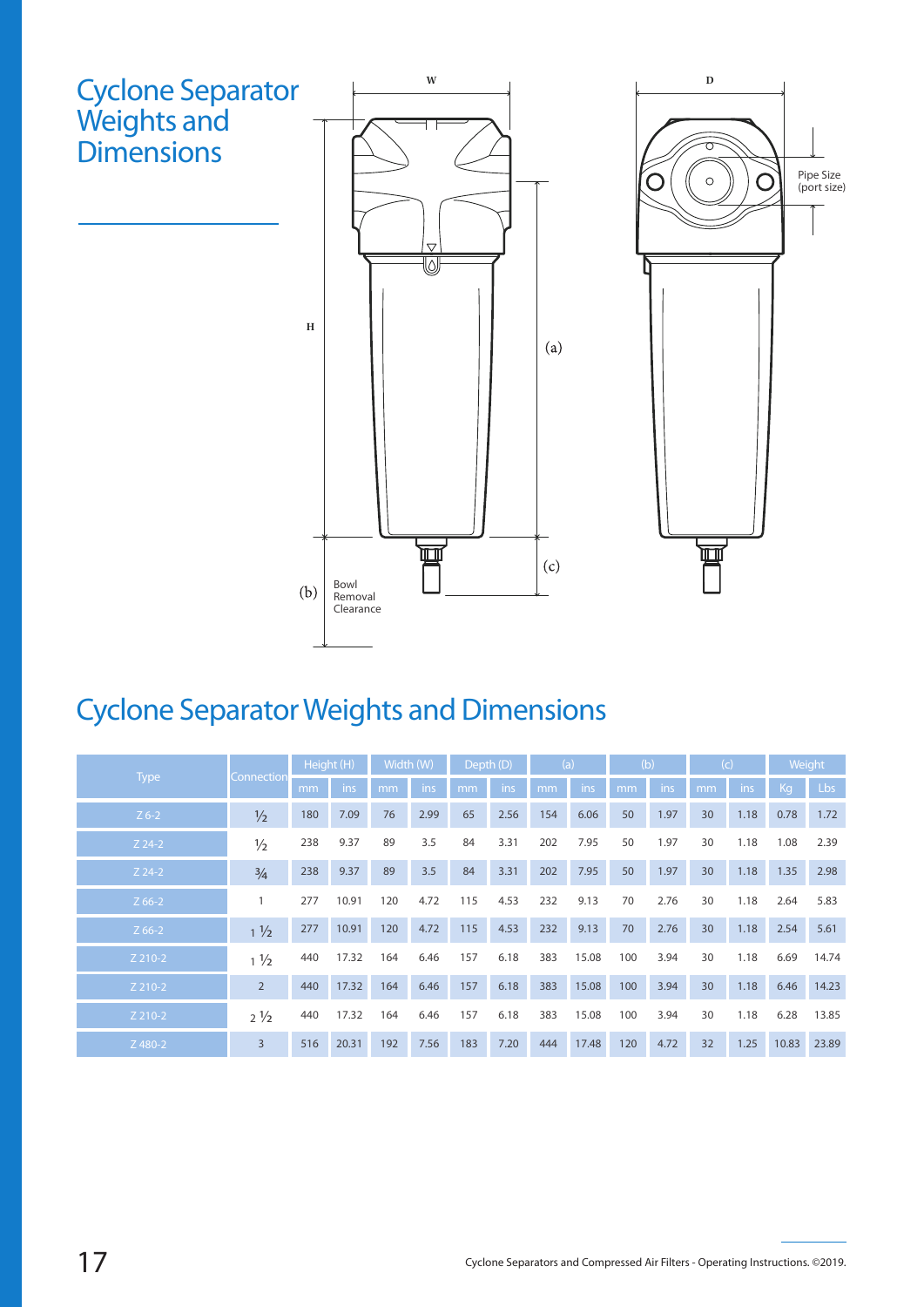### Filter Weights and Dimensions





# Filter Weights and Dimensions

|             |                |     | Height (H) | Width (W) |      | Depth (D) |      |     | (a)   | (b) |      | (c) |      | Weight |       |
|-------------|----------------|-----|------------|-----------|------|-----------|------|-----|-------|-----|------|-----|------|--------|-------|
| <b>Type</b> | Connection     | mm  | ins        | mm        | ins  | mm        | ins  | mm  | ins   | mm  | ins  | mm  | ins  | Kg     | Lbs   |
| $F$ 6-2     | $\frac{1}{4}$  | 180 | 7.09       | 76        | 2.99 | 65        | 2.56 | 154 | 6.06  | 50  | 1.97 | 30  | 1.18 | 0.84   | 1.86  |
| $F9-2$      | $\frac{1}{2}$  | 180 | 7.09       | 76        | 2.99 | 65        | 2.56 | 154 | 6.06  | 50  | 1.97 | 30  | 1.18 | 0.82   | 1.81  |
| $F12-2$     | $\frac{1}{2}$  | 238 | 9.37       | 89        | 3.5  | 84        | 3.31 | 202 | 7.95  | 50  | 1.97 | 30  | 1.18 | 1.16   | 2.55  |
| $F18-2$     | $\frac{3}{4}$  | 238 | 10.91      | 89        | 3.5  | 84        | 3.31 | 202 | 7.95  | 50  | 1.97 | 30  | 1.18 | 1.44   | 3.19  |
| $F36-2$     | $\mathbf{1}$   | 277 | 10.91      | 120       | 4.72 | 115       | 4.53 | 232 | 9.13  | 70  | 2.76 | 30  | 1.18 | 2.69   | 5.92  |
| $F 65-2$    | $1\frac{1}{2}$ | 367 | 14.45      | 120       | 4.72 | 115       | 4.53 | 322 | 12.68 | 70  | 2.76 | 30  | 1.18 | 3.04   | 6.70  |
| F 95-2      | $1\frac{1}{2}$ | 440 | 17.32      | 164       | 6.46 | 157       | 6.18 | 383 | 15.07 | 100 | 3.94 | 30  | 1.18 | 6.90   | 15.21 |
| F 130-2     | $\overline{2}$ | 532 | 20.94      | 164       | 6.46 | 157       | 6.18 | 475 | 18.7  | 100 | 3.94 | 30  | 1.18 | 7.30   | 16.09 |
| F 190-2     | $2\frac{1}{2}$ | 532 | 20.94      | 164       | 6.46 | 157       | 6.18 | 475 | 18.7  | 100 | 3.94 | 30  | 1.18 | 7.10   | 15.65 |
| F 260-2     | $2\frac{1}{2}$ | 654 | 25.75      | 192       | 7.56 | 183       | 7.20 | 582 | 22.91 | 120 | 4.72 | 32  | 1.25 | 10.30  | 22.71 |
| F 380-2     | $\overline{3}$ | 844 | 33.23      | 192       | 7.56 | 183       | 7.20 | 772 | 30.39 | 120 | 4.72 | 32  | 1.25 | 15.30  | 33.73 |

**Note:** Activated carbon filter do not include a Differential Pressure Indicator, use dimension H + (c).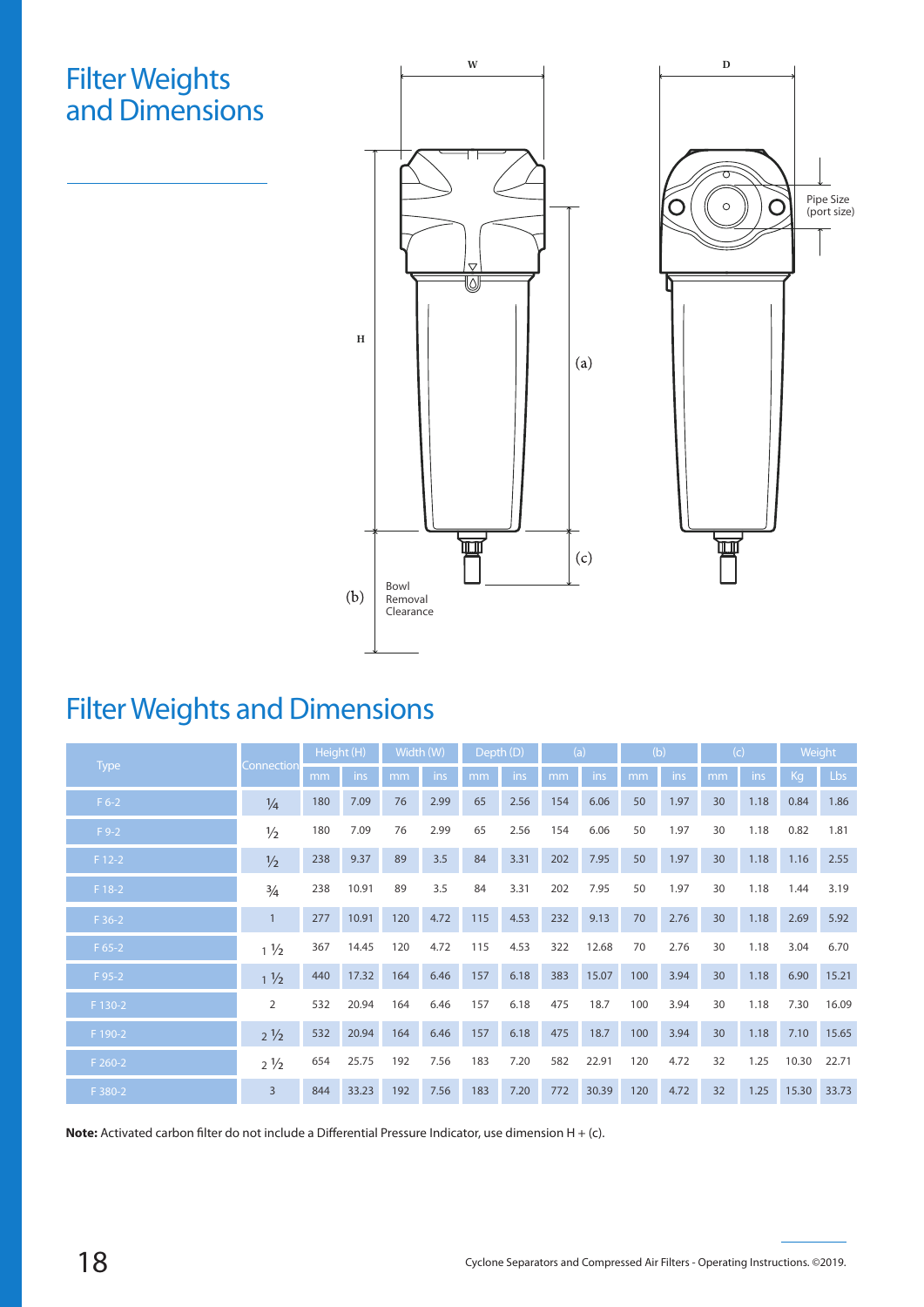# Accessories / Spare Parts (Service Kits)



<sup>19</sup> Cyclone Separators and Compressed Air Filters - Operating Instructions. ©2019.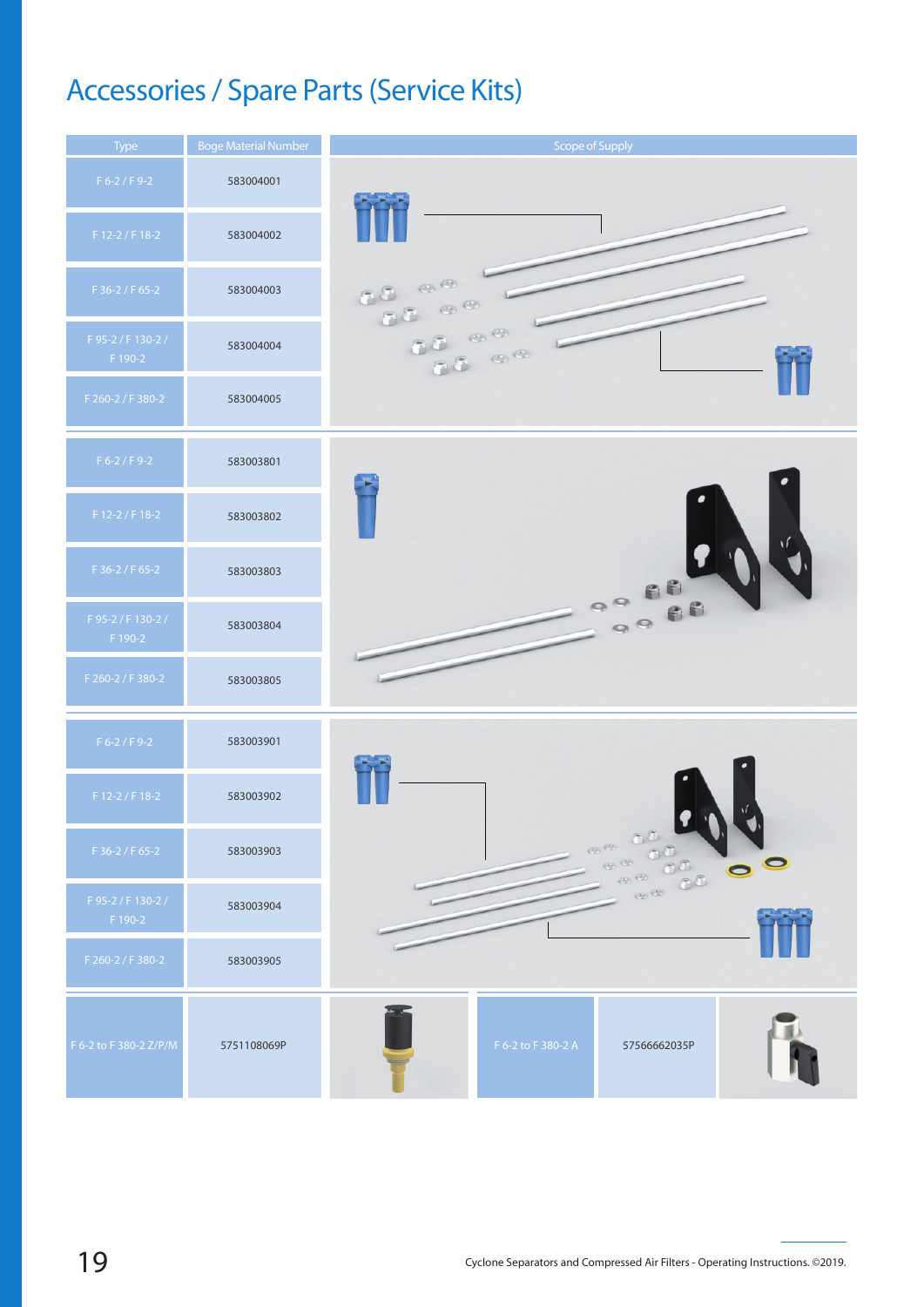# Declaration of Conformity

#### **EU** Declaration of Conformity **EN**

**Boge Kompressoren**

**Otto Boge GmbH & Co. KG Otto-Boge-Strasse 1-7 33739 Bielefeld Germany**

**Compressed Air Filter & Cyclone Separator**

|                               | Z6-2 to Z480-2<br>F6-2 to F380-2                                                              |                                                                                                                      |  |  |  |  |  |
|-------------------------------|-----------------------------------------------------------------------------------------------|----------------------------------------------------------------------------------------------------------------------|--|--|--|--|--|
|                               | PED                                                                                           | 2014/68/EU                                                                                                           |  |  |  |  |  |
|                               |                                                                                               |                                                                                                                      |  |  |  |  |  |
| <b>Directives</b>             |                                                                                               |                                                                                                                      |  |  |  |  |  |
|                               |                                                                                               |                                                                                                                      |  |  |  |  |  |
|                               |                                                                                               |                                                                                                                      |  |  |  |  |  |
|                               |                                                                                               |                                                                                                                      |  |  |  |  |  |
|                               | <b>PED</b>                                                                                    | Generally in accordance with ASME VIII Div 1 :<br>2015 & AS1210                                                      |  |  |  |  |  |
|                               |                                                                                               |                                                                                                                      |  |  |  |  |  |
| <b>Standards used</b>         |                                                                                               |                                                                                                                      |  |  |  |  |  |
|                               |                                                                                               |                                                                                                                      |  |  |  |  |  |
|                               |                                                                                               |                                                                                                                      |  |  |  |  |  |
|                               |                                                                                               |                                                                                                                      |  |  |  |  |  |
|                               |                                                                                               |                                                                                                                      |  |  |  |  |  |
|                               |                                                                                               |                                                                                                                      |  |  |  |  |  |
| <b>PED Assessment Route:</b>  | $+ D$                                                                                         | F6-2 - F65-2 & Z6-2 - Z66-2 Article 4, Paragraph 3 (SEP)<br>F95-2 - F190-2 & Z210-2 Category I according to Module B |  |  |  |  |  |
|                               | $B + D$                                                                                       | F260-2 - F380-2 & Z480-2 Category II according to Module                                                             |  |  |  |  |  |
| <b>PED Certificate Number</b> | 50351                                                                                         | COV1611839/2                                                                                                         |  |  |  |  |  |
| <b>Notified body for PED:</b> | 0525<br>Lloyd's Register Deutschland GmbH<br>Überseeallee 10,<br>D-20457 Hamburg, Deutschland |                                                                                                                      |  |  |  |  |  |

**Authorised Representative**

Mrs Mareike Heinrich Boge Kompressoren Head of R & D

- -

-

This declaration of conformity issued under the sole responsibility of the manufacturer. **Declaration**

> 16 October 2019 **Date:**

**Signature:**

D.Herice

00309 / 16.10.19 **Declaration Number:**